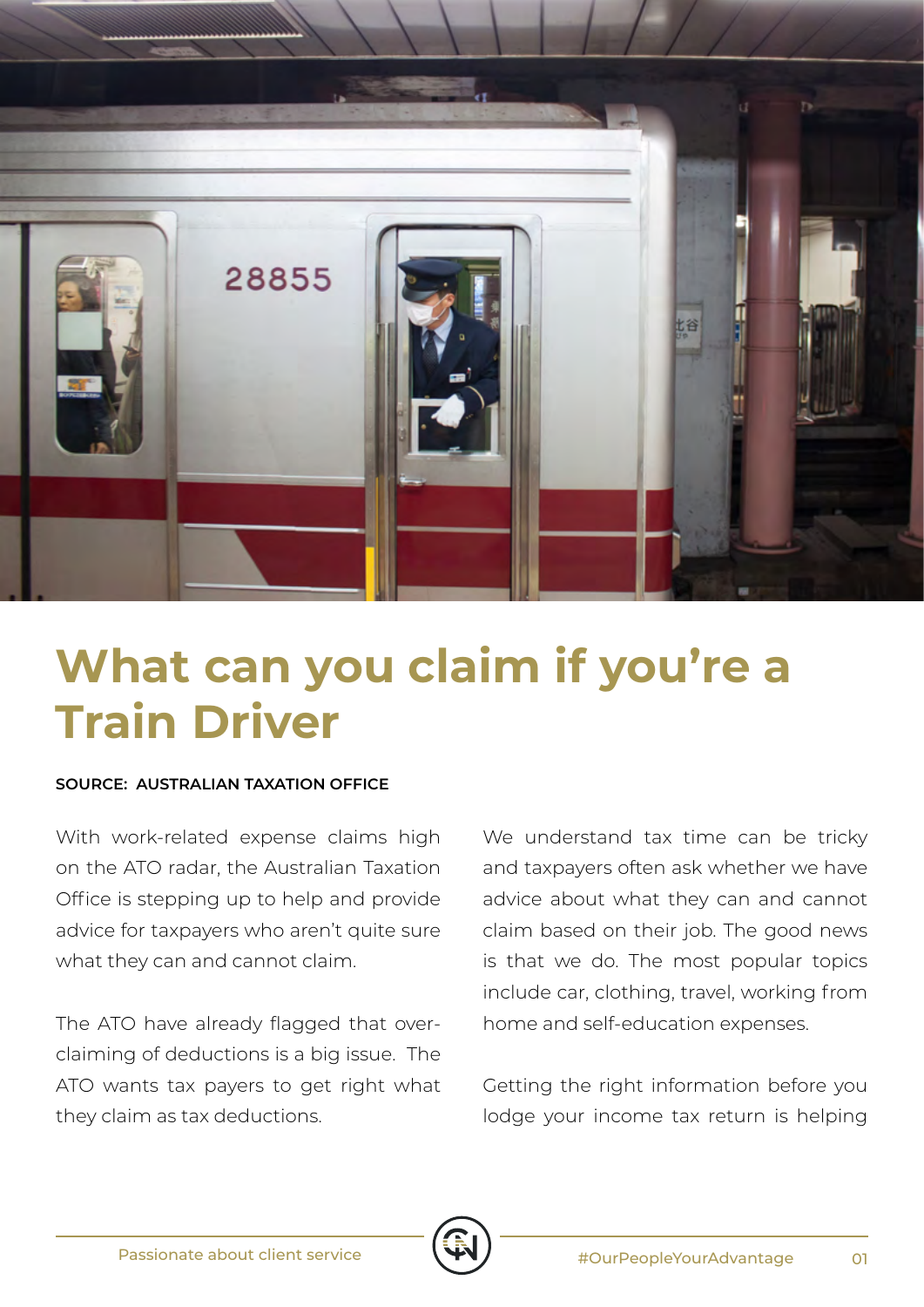our clients to get their claims right and avoid issues later on.

We want every person to have the information they need to know whether they can make a claim, to get it right, and know what records they need to keep. Understanding what you can and cannot claim will help ensure that your income tax return is processed quickly and any refund is paid as soon as possible. Most people want to lodge their income tax return with the right information and helping people to do that in the first p lace i s t he m ost efficient way to operate.

## **What you can and can't claim**

Each occupation has specific circumstances which affect what can and cannot be claimed. Here are some snippets from some ATO occupation quides. Remember, regardless of the occupation you are in, you can only claim the work-related part of expenses, and you must meet the three golden rules:

- You must have spent the money yourself and not been reimbursed;
- The claim must be directly related to earning your income; and
- You need a record to prove it.

## **Train Driver employees: workrelated expenses**

Common deductions include the following:

- You can claim a deduction when you:
	- drive between separate jobs on the same day – eg from your job as a train driver to your second job,
	- drive to and from an alternate workplace for the same employer on the same day – eg travelling between stations or depots.
- In limited circumstances you can claim the cost of trips between home and work, where you were required to carry bulky tools or equipment for work and all of the following conditions were met:
	- The tools or equipment were essential for you to perform your employment duties and you didn't carry them merely as a matter of choice,
	- The tools or equipment were bulky – meaning that because of their size and weight they were awkward to transport and could only be transported conveniently by the use of a motor vehicle,
	- There was no secure storage for the items at the workplace.

If you claim car expenses, you need to keep a logbook to determine the work-related